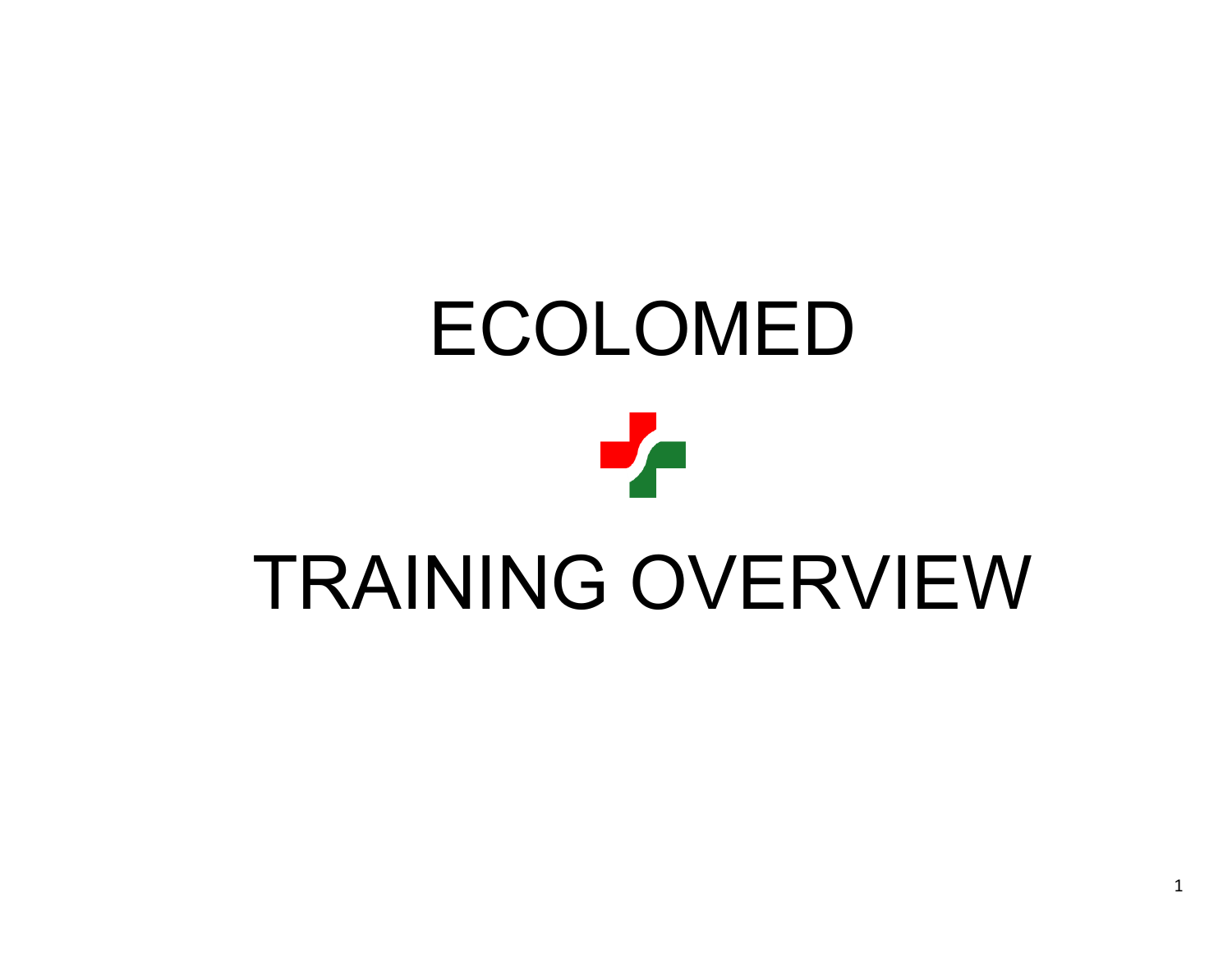1. To log in to the Ecolomed training system, please go to Ecolomed.com and click on the blue training icon as shown below.

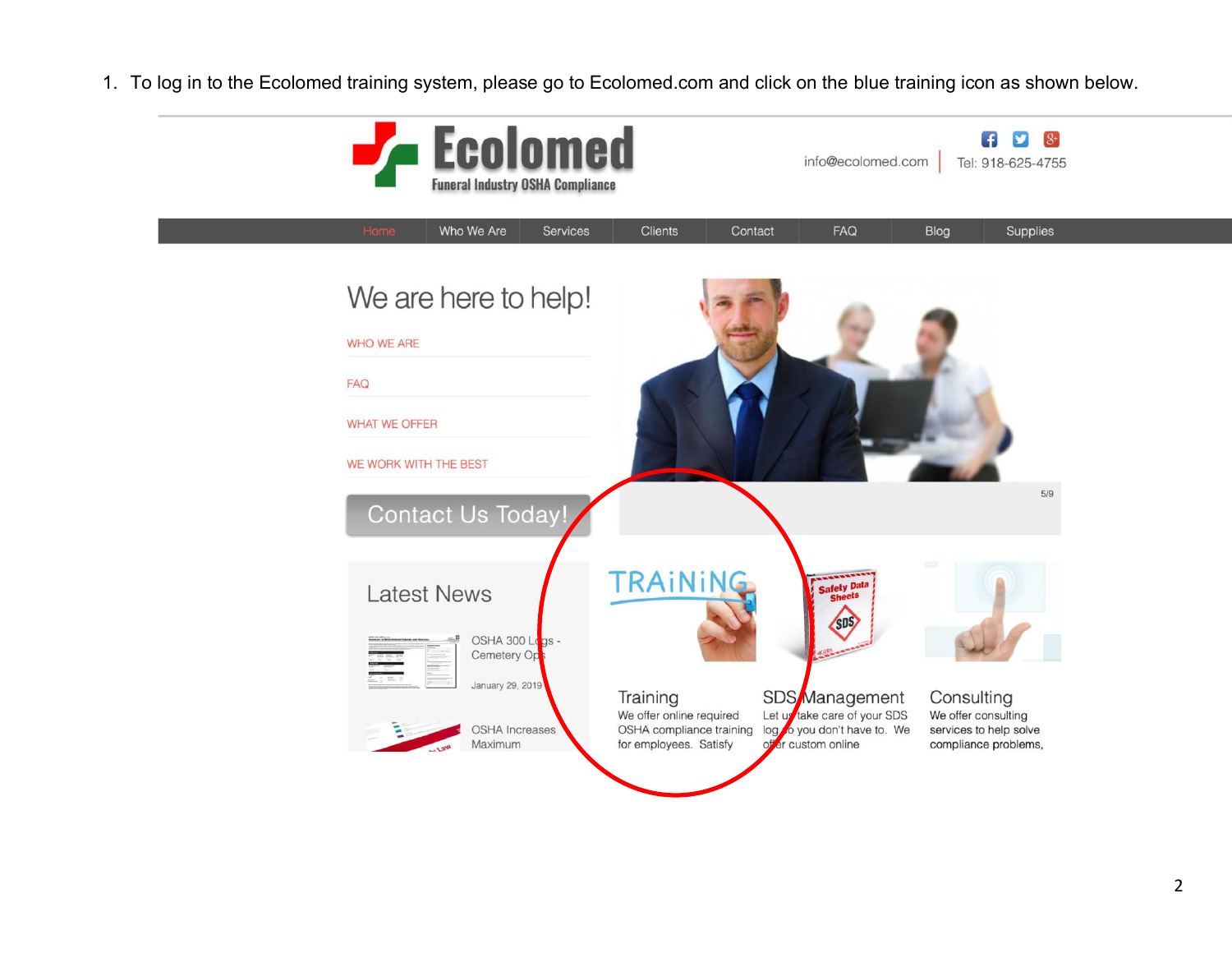2. Click on the green Login button at the bottom of the training screen to go to the Login page. You will be taken to the Login page to enter your Username and Password. If you have forgotten your Username and/or Password, click on the area below the gray Login button and follow the instructions as provided. You will be prompted via e-mail to change your password. If you do not receive an e-mail, please check your junk folder or contact your team leader or Ecolomed at (918) 625-4755 to confirm your e-mail address is accurate in the system. Please update your password which must be at least 8 characters and contain 1, upper case letter, 1 lower case letter, 1 number and 1 special character.

#### TRAINING SCREEN LOGIN PAGE We offer online required OSHA compliance training for employees. Satisfy your annual obligation to train employees using our suite of required training modules powered by our user-friendly learning management system (LMS). We offer the following OSHA-required training for funeral directors, embalmers, removal personnel, and administrative staff Formaldehyde Training for Funeral Workers **Ecolomed** Bloodborne Pathogens Training for Funeral Workers Hazard Communication Respiratory Protection Voluntary Use of Respirator - OSHA Appendix D Password Tuberculosis Infection Control Training for Funeral Workers Emergency Action Plan Portable Fire Extinguisher Awareness Welcome to Ecolomed's OSHA ompliance EHS Management System training suite! Please sign in to ake General Health and Safety - Funeral Homes/Cemeteries Show Password Access to Employee Exposure and Medical Records required OSHA training cours s, print Safe Equipment Operation Remember me on this computer Excavation Safety - Graves certificates from completed courses, and manage your profile. Each training module consists of two parts: 1) material, and 2) examination. Upon completing the material, the user is allowed to take n successful completion of the examination, an electronic certificate of nerated for the empl his certificate of completion is archived and accessible at all times by comple ee and funeral home administra n our LMS For additional information and solvices Login employee group is assigned certain training ules based upon their occupational exposure and job provided by Ecolomed, please g scription. For example funeral directors and em ers are assigned almost all of the modules, while www.ecolomed.com dministrative staff are assigned only a few. In addition our LMS allows each funeral home assigned administrator to I've forgotten my username/password add or delete users, reset passwords, assign courses, courses, receive regular training compliance scorecards, and more Login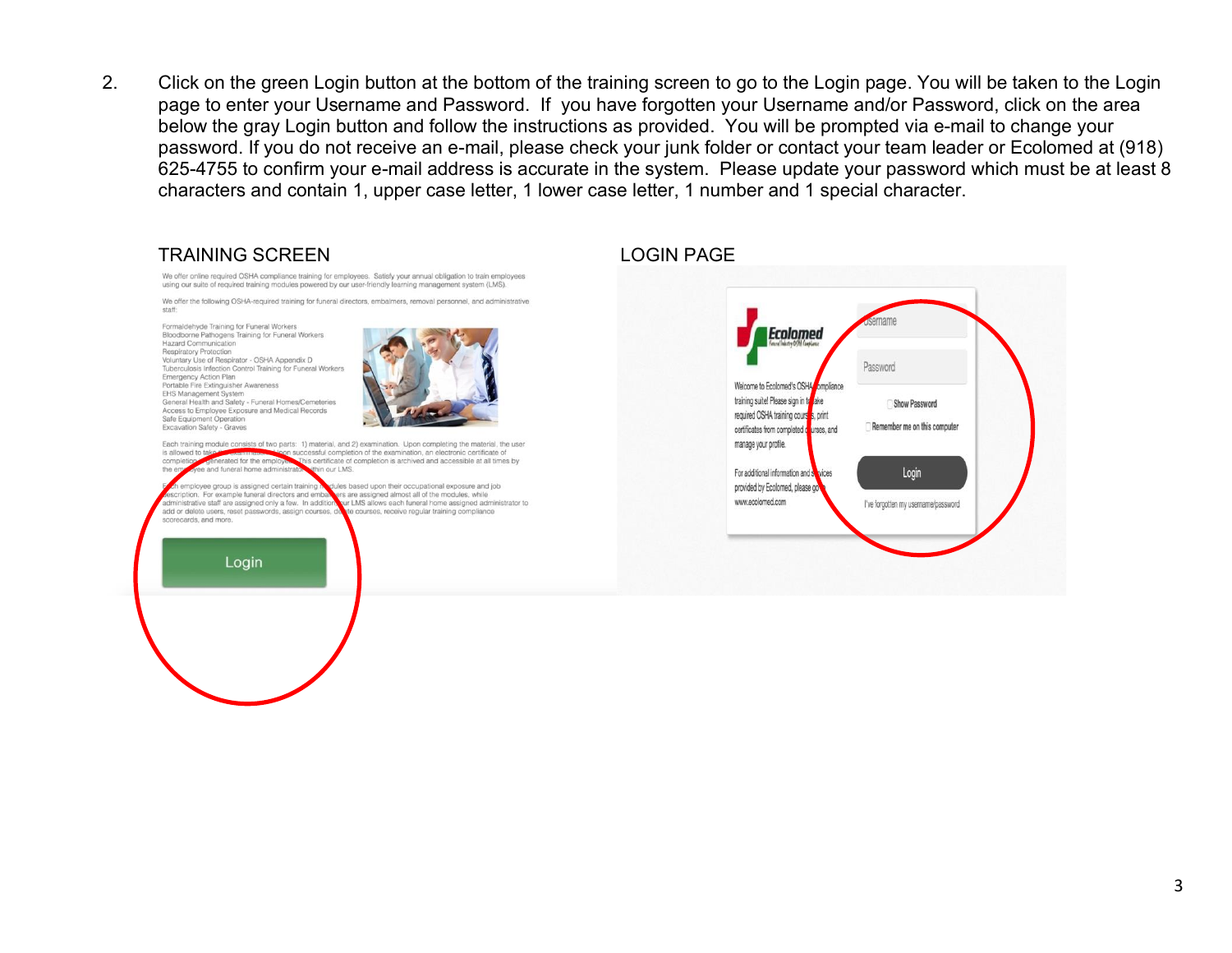3. Once you are logged into the system your dashboard will show the courses that you are assigned. It will look similar to the screen below but will show the courses that you have been specifically assigned. To begin a course, click on the course and then on the start button and the training will begin.

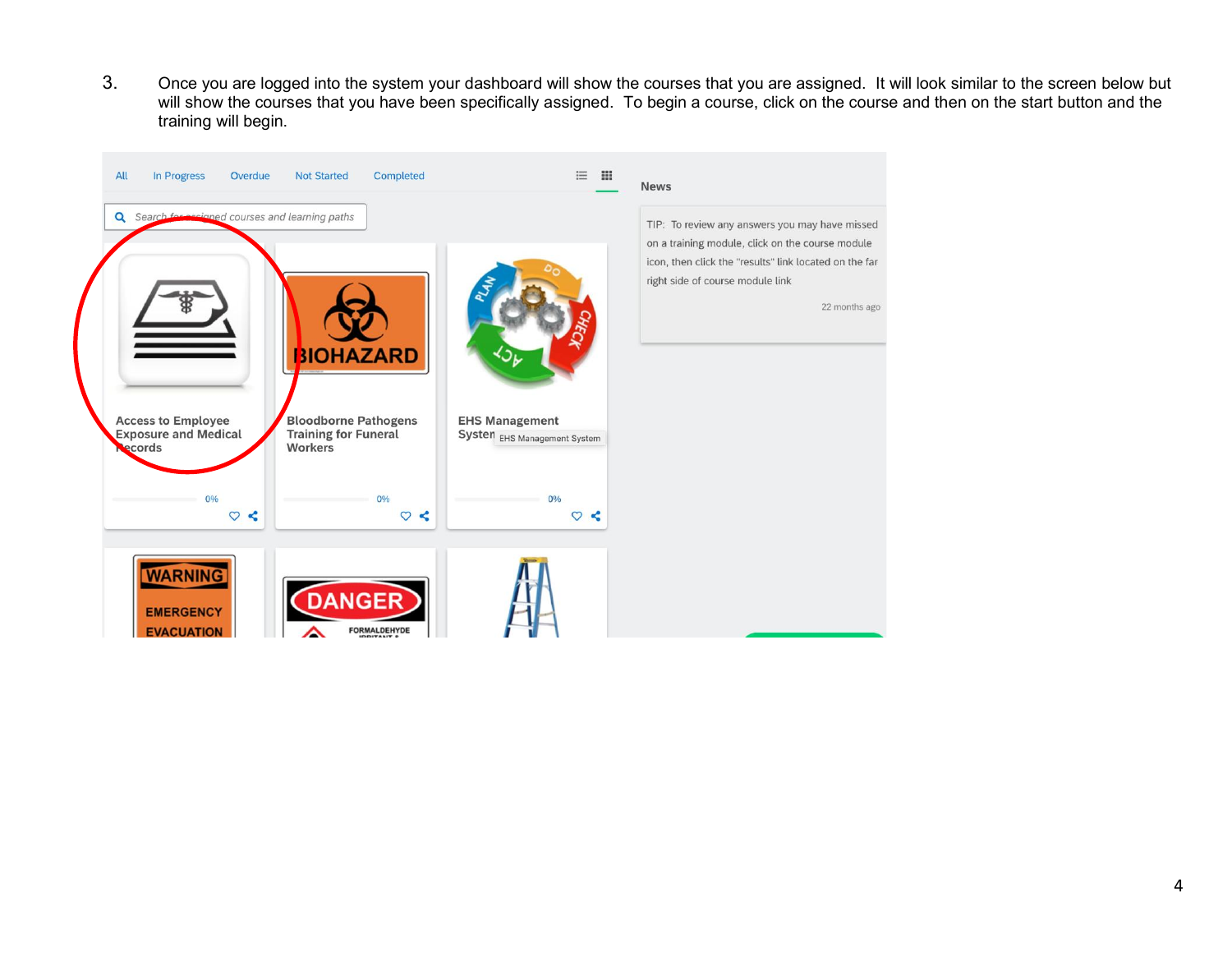4. After each slide, please click the arrow (>) button on right side of slide to continue through the remaining training slides.

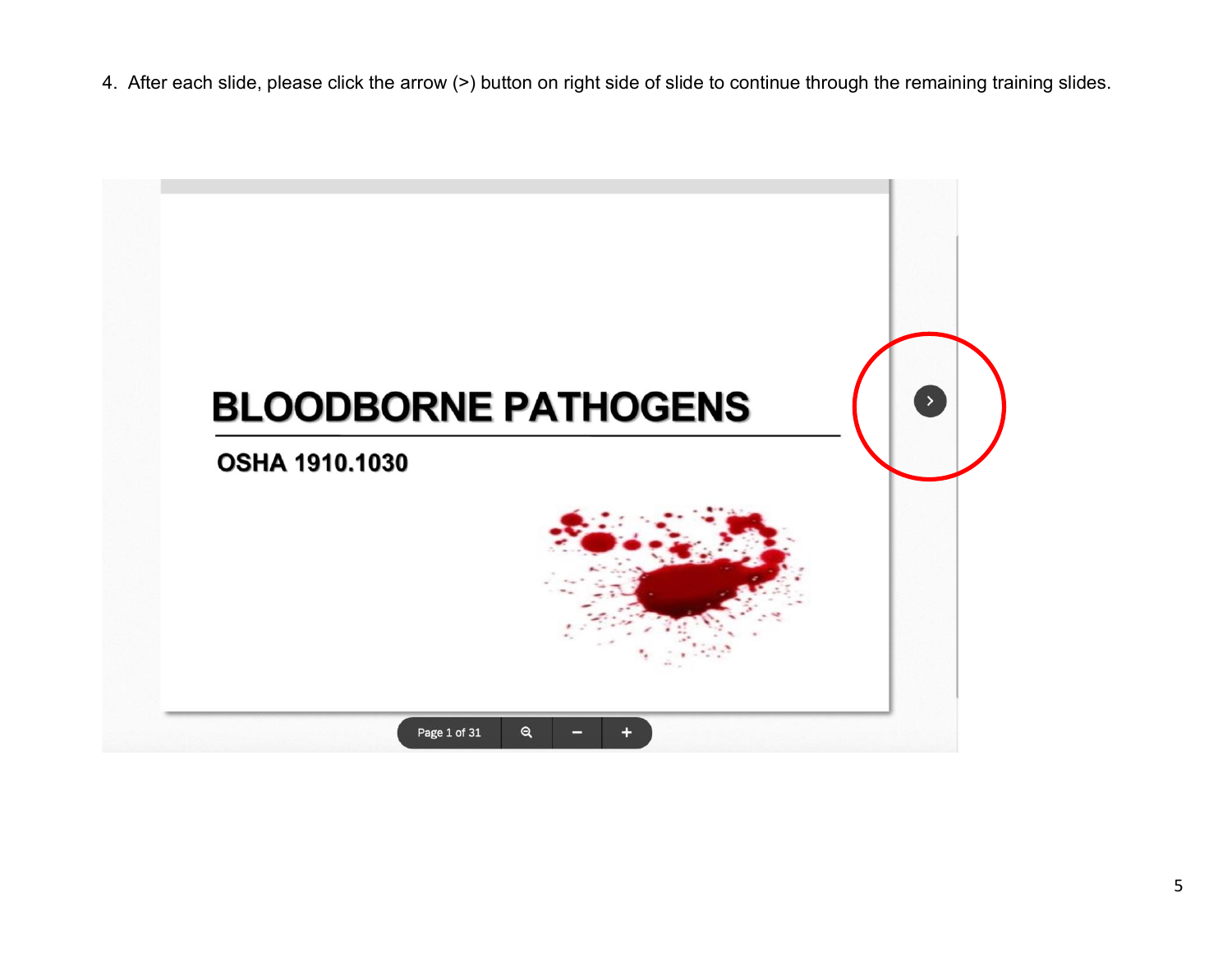5. Once all training slides have been reviewed, the last slide will indicate that you are now ready to take the Assessment. Click on the Next button in the upper right part of screen to move on to the Assessment.

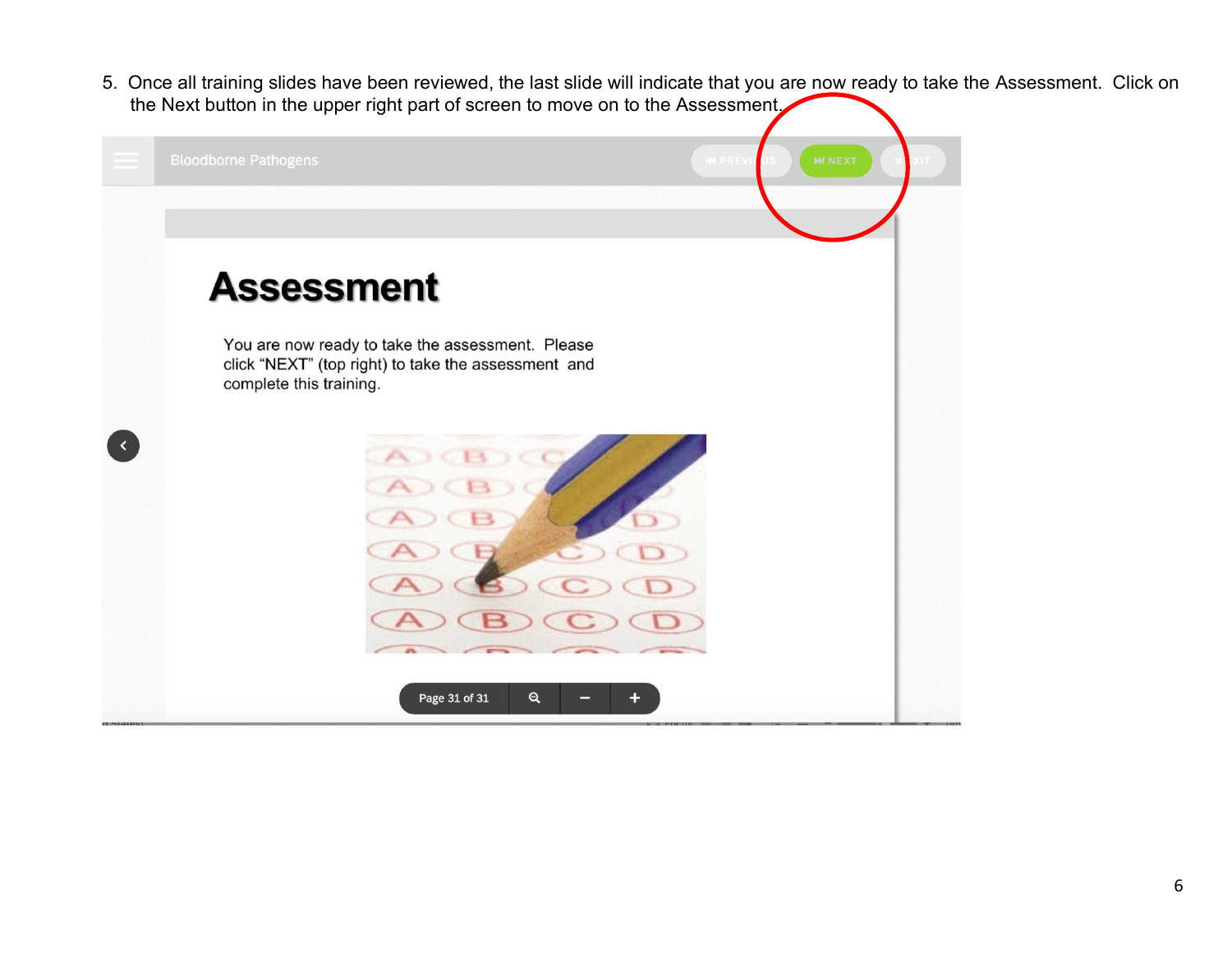### 6. Click the Start button to begin your assessment.

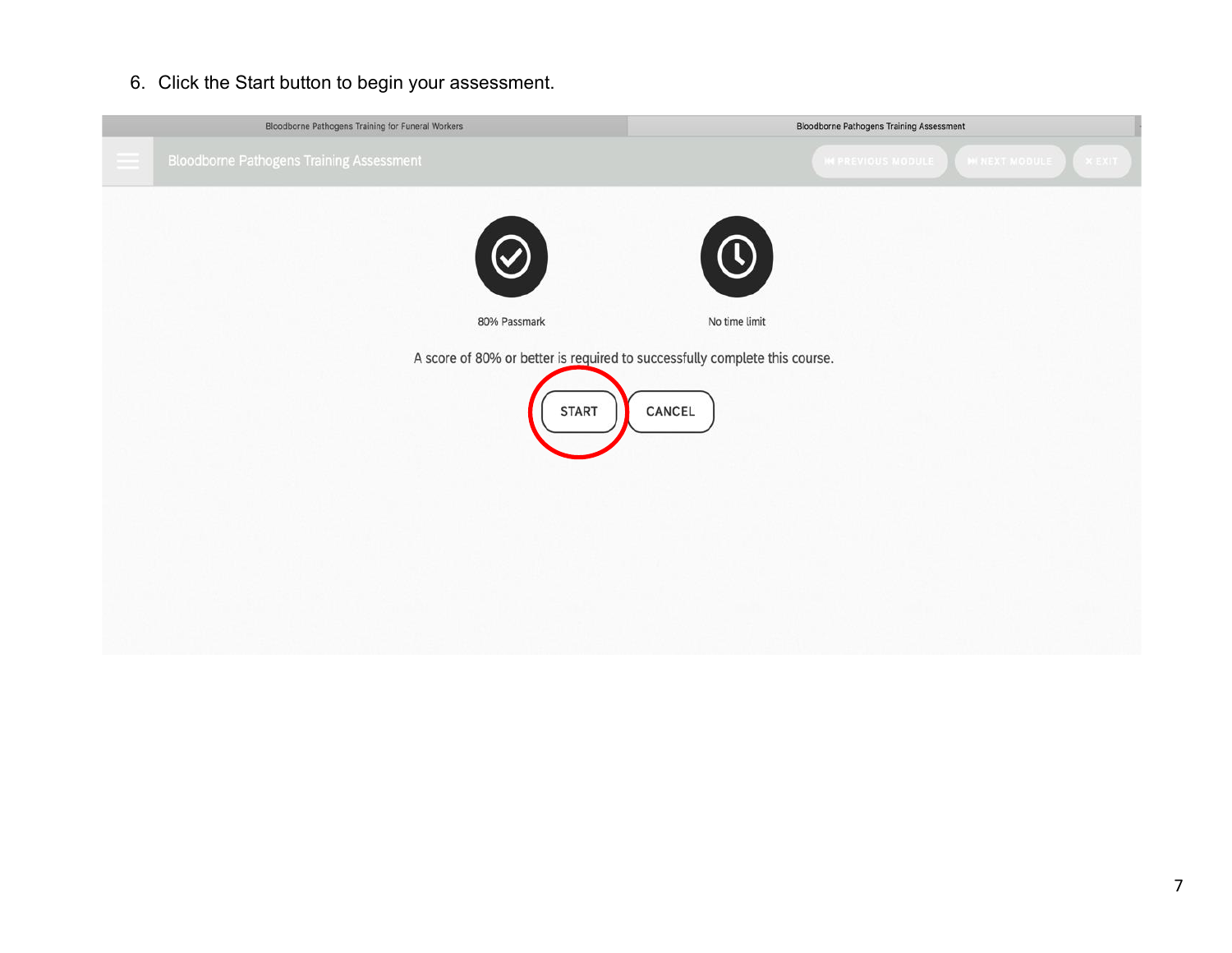7. Select the appropriate answer for each question and then click the "Next Question" button.

| <b>Bloodborne Pathogens Training Assessment</b>                                                                        | <b>M PREVIOUS MODULE</b><br><b>MINEXT MODULE</b><br><b>XEXIT</b> |
|------------------------------------------------------------------------------------------------------------------------|------------------------------------------------------------------|
| After an exposure incident, your funeral home is required to<br>provide you proper medical follow-up and consultation? |                                                                  |
| True<br>False                                                                                                          |                                                                  |
| <b>NEXT QUESTION</b><br>5 Questions remaining                                                                          |                                                                  |
|                                                                                                                        |                                                                  |
|                                                                                                                        |                                                                  |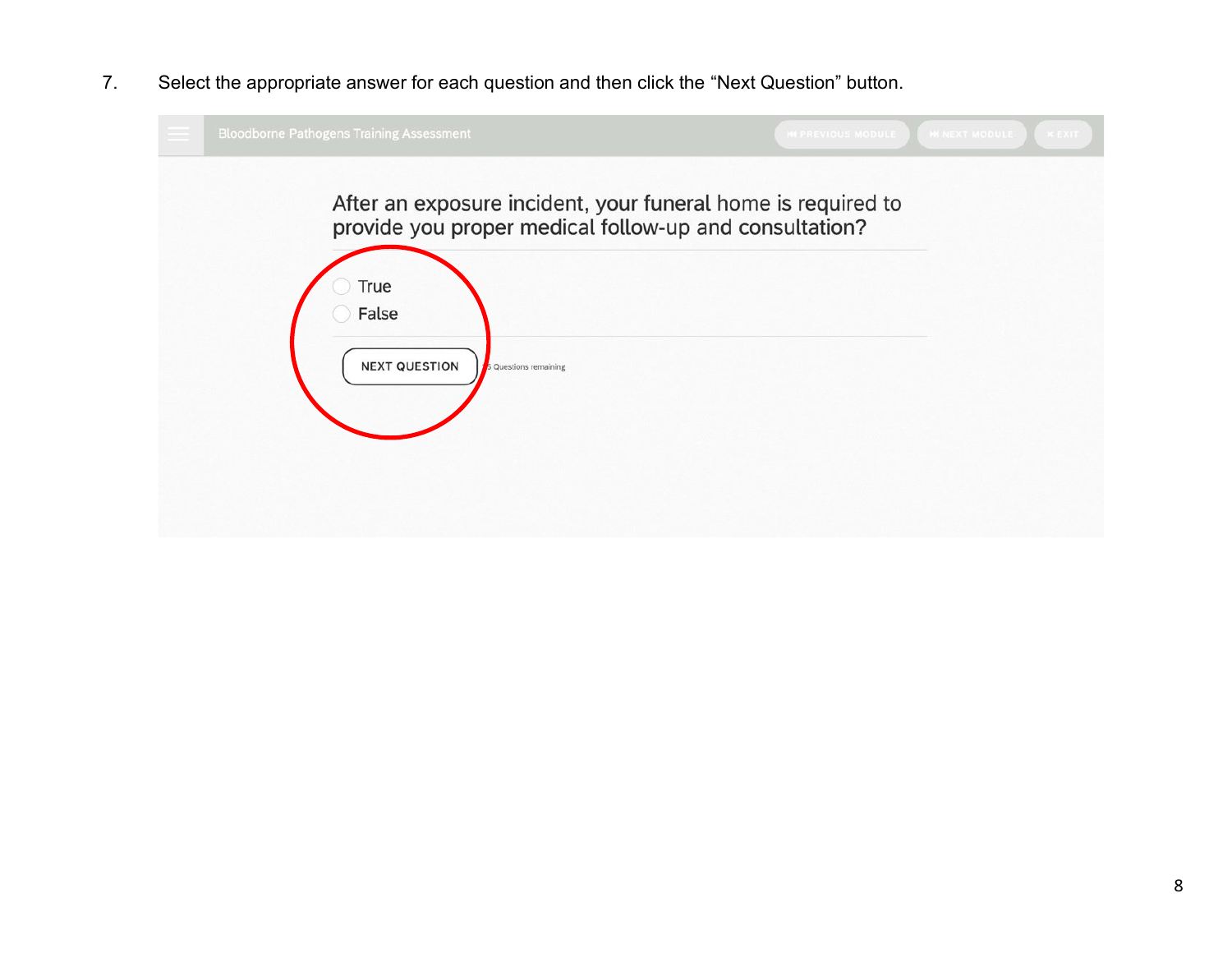8. Once you have answered all the Assessment questions, you will be taken to a review page. You can review your answers and make changes to your responses.

| Bloodborne Pathogens Training for Funeral Workers                                                                                                                                                                                                                                                                                                                                                                                                                                     | <b>Bloodborne Pathogens Training Assessment</b>                                                                          |
|---------------------------------------------------------------------------------------------------------------------------------------------------------------------------------------------------------------------------------------------------------------------------------------------------------------------------------------------------------------------------------------------------------------------------------------------------------------------------------------|--------------------------------------------------------------------------------------------------------------------------|
| <b>Bloodborne Pathogens Training Assessment</b>                                                                                                                                                                                                                                                                                                                                                                                                                                       | <b><i>MEREVIOUS MODULE</i></b><br>IN NEXT MODULE<br><b>EXIT</b>                                                          |
| Review your answers<br>You have reached the end of the assessment. Please review your answers and click "complete" to finish the module.<br>The hepatitis B virts cannot live outside of the body?<br>False<br><sup>1</sup> Change this answer<br>2. The human immunode ciency virus (HIV) causes Acquired Immunodeficiency Syndrome (AIDS)?<br>True<br>t Change this answer<br>3. AIDS is a disease that primarily affects what?<br>Immune System<br><sup>1</sup> Change this answer |                                                                                                                          |
| proper incineration?<br>True<br><sup>1</sup> Change this answer<br>5. Which biological agent has a vaccine you can take for protection from infection?                                                                                                                                                                                                                                                                                                                                | 4. It is recommended that the funeral home maintain each biomedical waste disposal manifest received from vendor to show |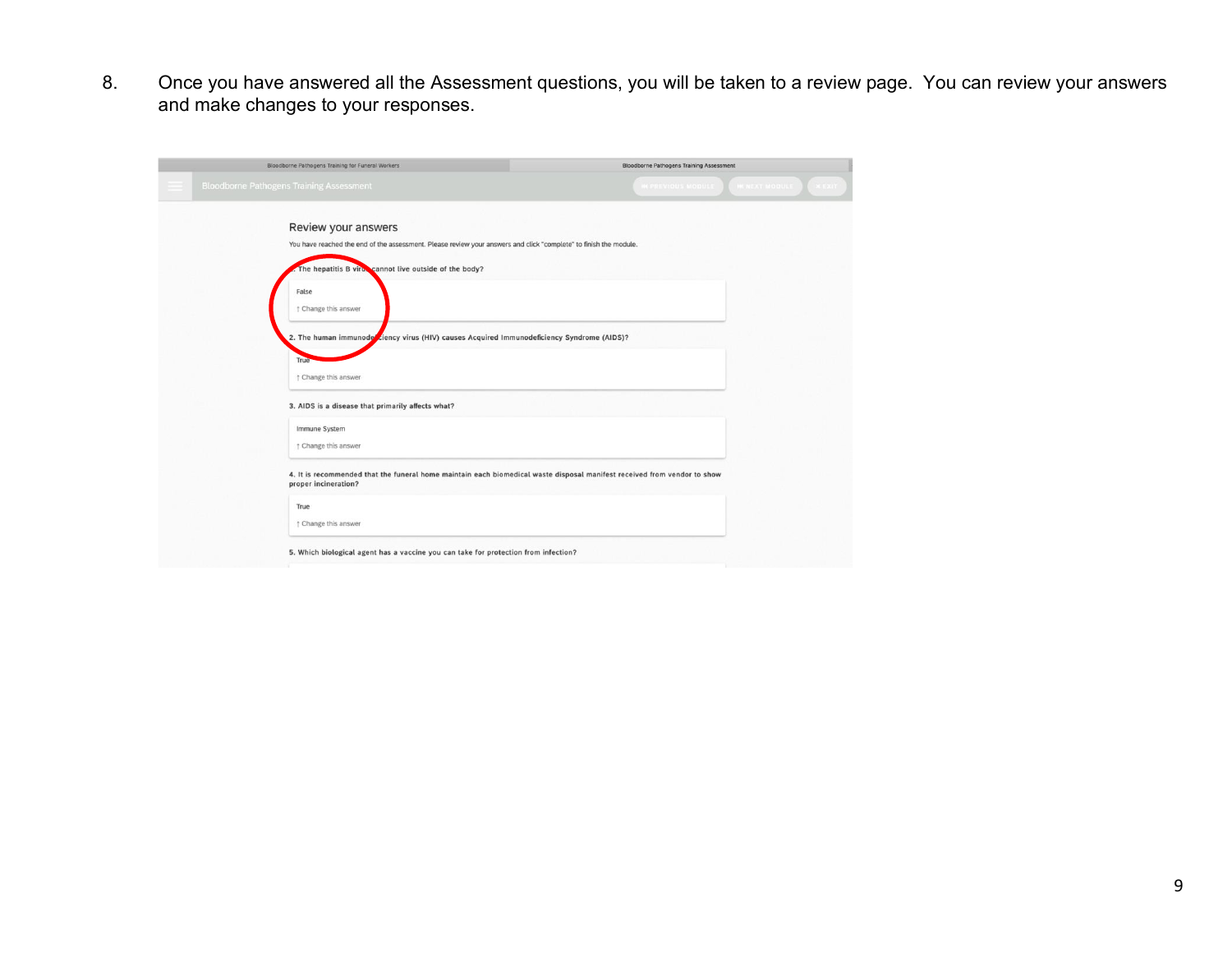**9.** Once you have reviewed your answers, click the complete button to finalize the assessment and for your score to be calculated.

| Bloodborne Pathogens Training for Funeral Workers                                                                                                                      | <b>Bloodborne Pathogens Training Assessment</b> |
|------------------------------------------------------------------------------------------------------------------------------------------------------------------------|-------------------------------------------------|
| 22. You are more likely to contract HIV from a HIV-contaminated needlestick incident than you are hepatitis B from a<br>hepatitis B-contaminated needlestick incident? |                                                 |
| False<br>↑ Change this answer                                                                                                                                          |                                                 |
| 23. After an exposure incident, your funeral home is required to provide you proper medical follow-up and consultation?                                                |                                                 |
| True                                                                                                                                                                   |                                                 |
| ↑ Change this answer                                                                                                                                                   |                                                 |
| 24. What bodily fluids listed below are considered to be potentially infectious?                                                                                       |                                                 |
| All of the Above<br>↑ Change this answer                                                                                                                               |                                                 |
|                                                                                                                                                                        |                                                 |
| 25. In addition to hepatitis B virus, what other biological agent primarily affects your liver?                                                                        |                                                 |
| Hepatitis C<br>t Change this answer                                                                                                                                    |                                                 |
| <b>COMPLETE</b>                                                                                                                                                        |                                                 |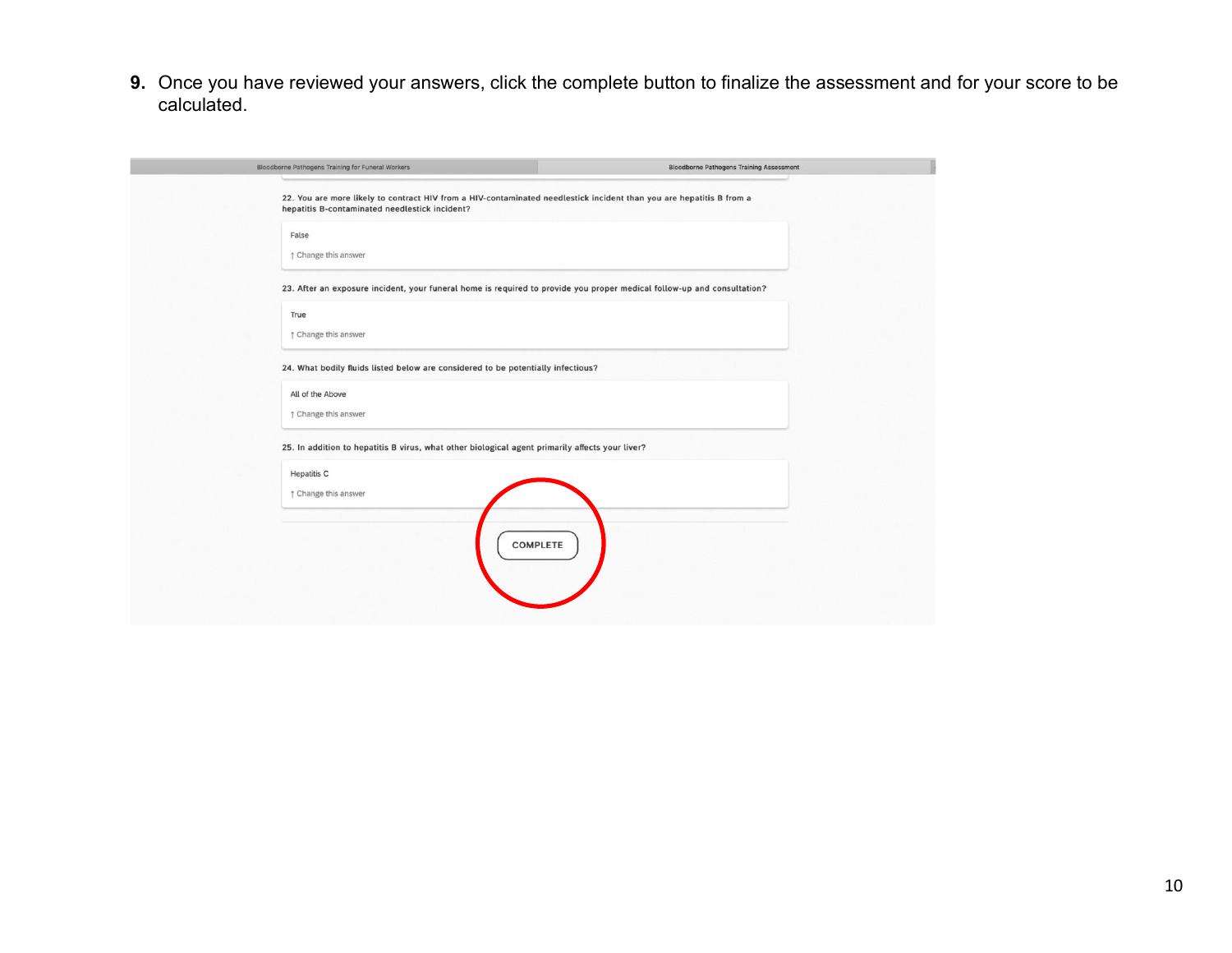10. Your dashboard will indicate that your assessment is 100% complete and your score will be shown on the left-hand corner of the assessment module. A score of 80% is passing. To review the questions that you missed you can click on the results button on the bottom right hand corner.